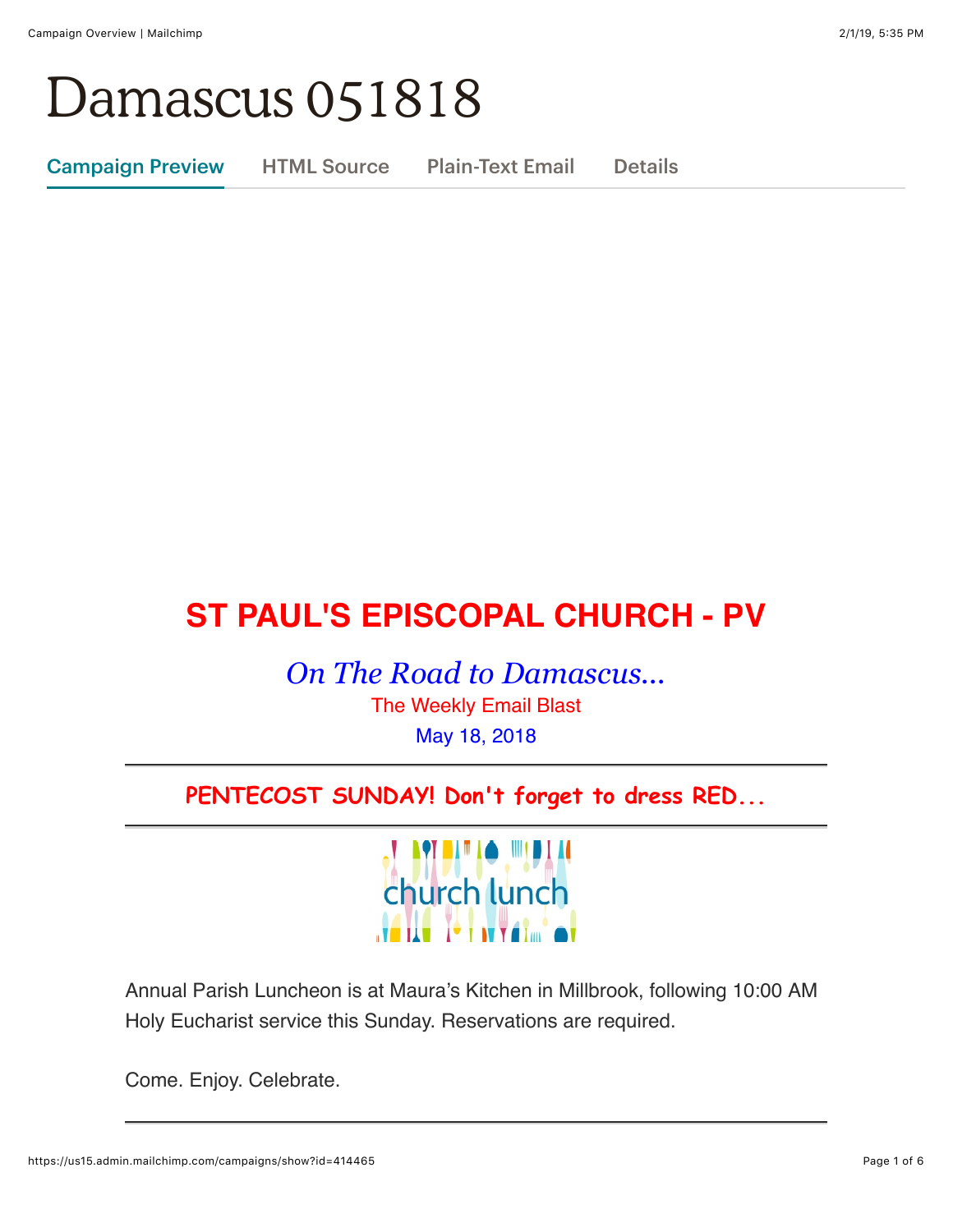

#### **For those celebrating birthdays & anniversaries:**

Joseph & Heather Di Nardo, Ellen Kutner, Brady Battistoni, Shirley Teal, Scott McCanlis, Marsha Knechtel, Bradley & Candace Haight, Kay Saderholm, Gordon & Janet McCanlis

**St. Paul's Episcopal Church in Poughkeepsie** is having an **Organ Dedication & Concert** on Saturday, June 2nd @ 4pm. The day with start with an Organ Workshop at 1pm. A delicious reception following the recital. Come and see.

The address is 161 Mansion Street.For more information call 845-452-8440 or email [office@stpaulspoughkeepsie.org](mailto:office@stpaulspoughkeepsie.org)



The next vestry meeting is on Monday, June 4th at 7pm.

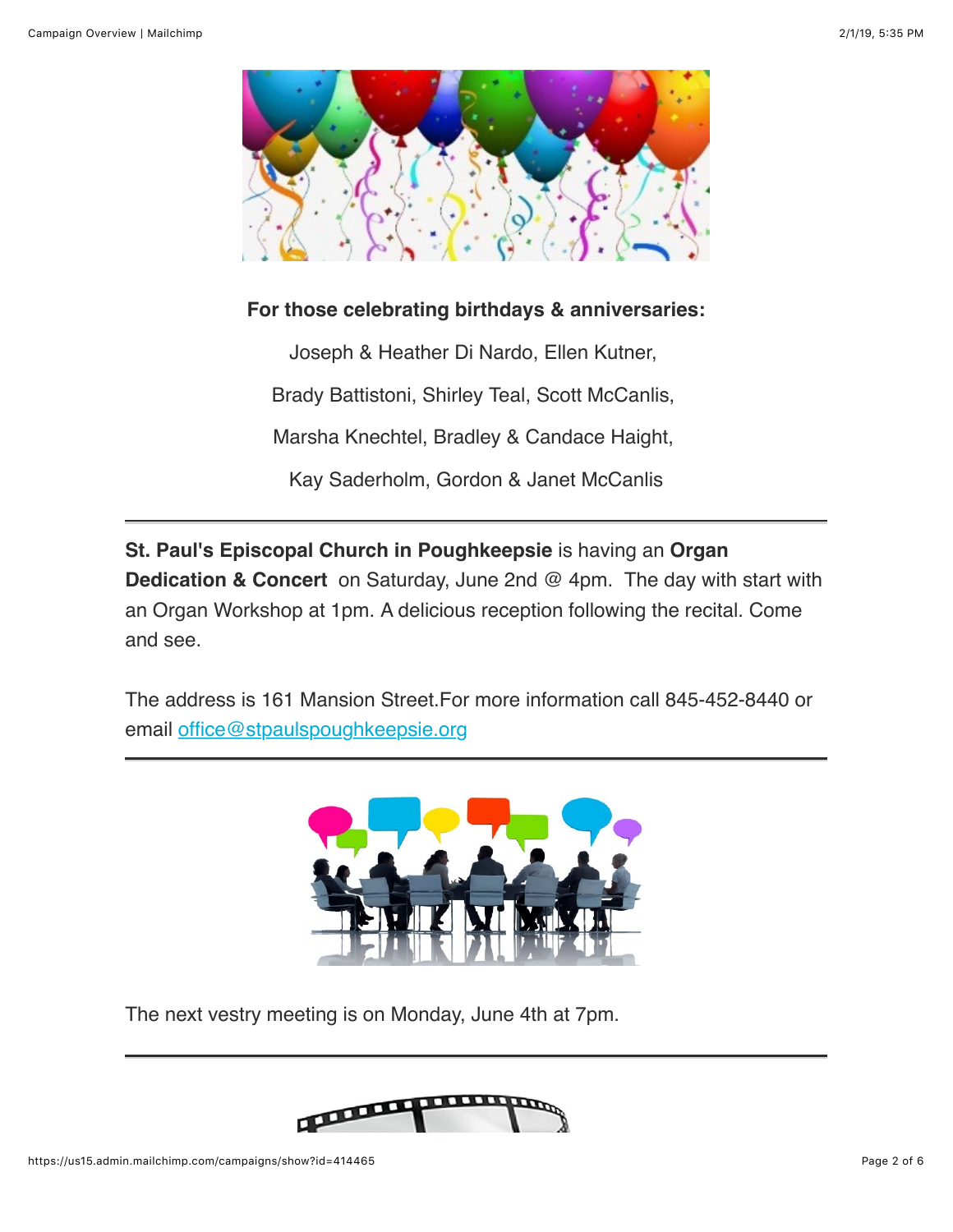

Our next Movie Night will be on Sunday, June 10th, at 6:00 PM. We will be viewing "Keeping the Faith".

Synopsis: Best friends since they were kids, Rabbi Jacob Schram (Ben Stiller) and Father Brian Finn (Edward Norton) are dynamic and popular young men living and working on New York's Upper West Side. When Anna Reilly (Jenna Elfman), once their childhood friend and now grown into a beautiful corporate executive, suddenly returns to the city, she reenters Jake and Brian's lives and hearts with a vengeance. Sparks fly and an unusual and complicated love triangle ensues.

[keeping the faith synopsis](https://www.google.com/search?client=safari&rls=en&q=keeping+the+faith+synopsis&ie=UTF-8&oe=UTF-8)



**\*\*\* REMINDERS \*\*\***

*Adams Gift Cards: Year-Round Fundraising* 

At 8:00 AM please see Debby,

At 10:00 AM please see Ginny.

Thank You!

#### **Weekly Ministry Schedule:**

First Wednesdays:

**1:00 PM** HE-RT II w/prayers for healing - ADA Access

#### **6:45 PM Ecumenical Food Pantry**

PV United Methodist Church

Volunteers Welcome!

All other Wednesdays:

**1:00-2:30 PM Bible Study**: Sepe Room, Parish Hall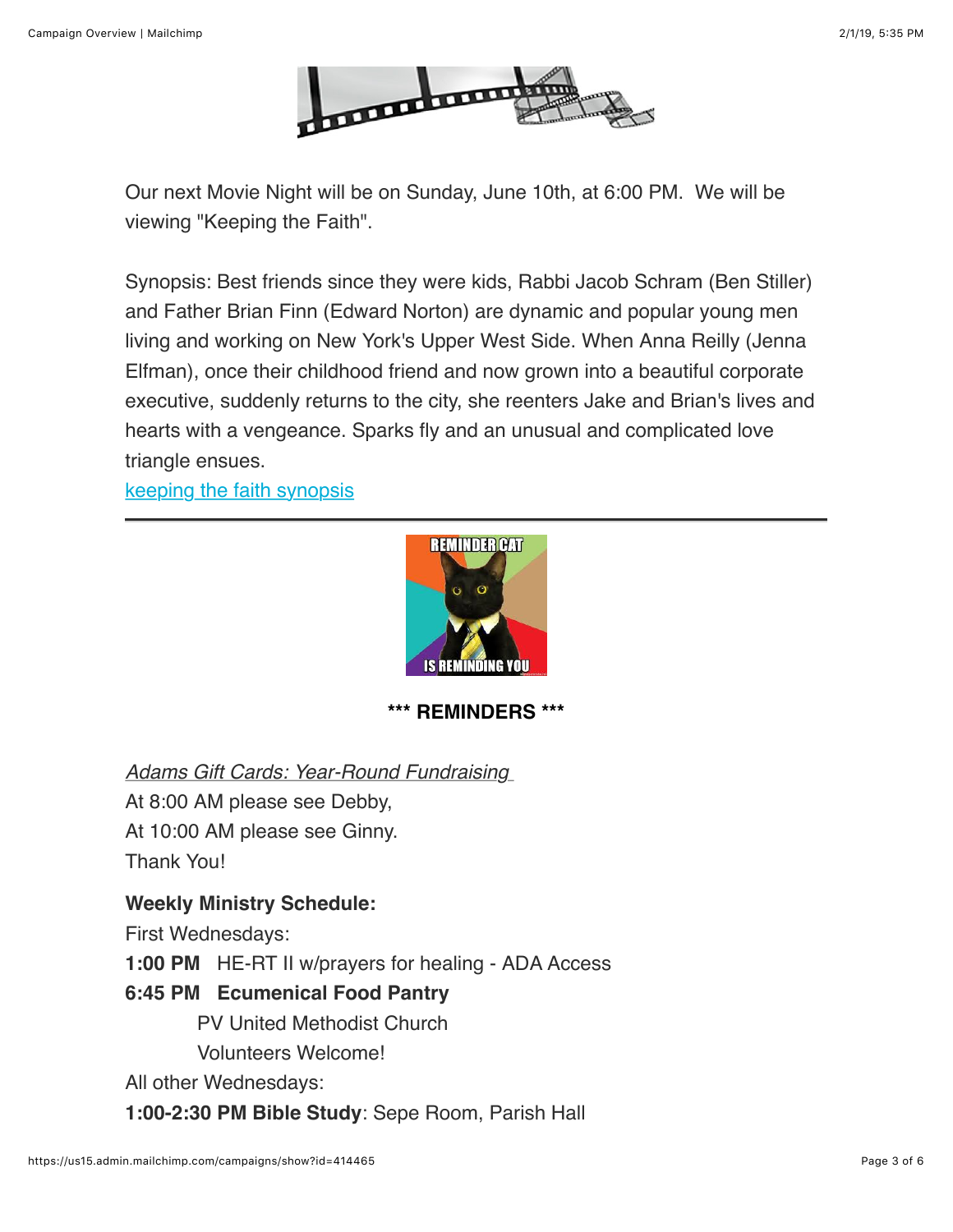Fridays: **6:00 PM**: Evening Prayer in the Church

#### Sundays:

**11:30 AM - 12:00 PM** Adult Ed: Sepe Room, Parish Hall



**First Wednesday**:

**1:00 PM** HE-RT II w/prayers for healing **ADA Access**

#### **6:45 PM - Ecumenical Food Pantry**

PV United Methodist Church - **Volunteers Welcome!**

**2nd-5th Wednesdays:**

**Bible Study 1:00-2:30 PM** *-* Sepe Room, Parish Hall

**Fridays: Evenning Prayer 6:00 PM** - in the Church

**Sundays: Adult Education 11:30 AM** - Sepe Room, Parish Hall

#### **Pastoral Care**

**The Rev. Megan E. Sanders, Rector** [mothersanders@gmail.com](mailto:mothersanders@gmail.com) - cell: 917.751.9568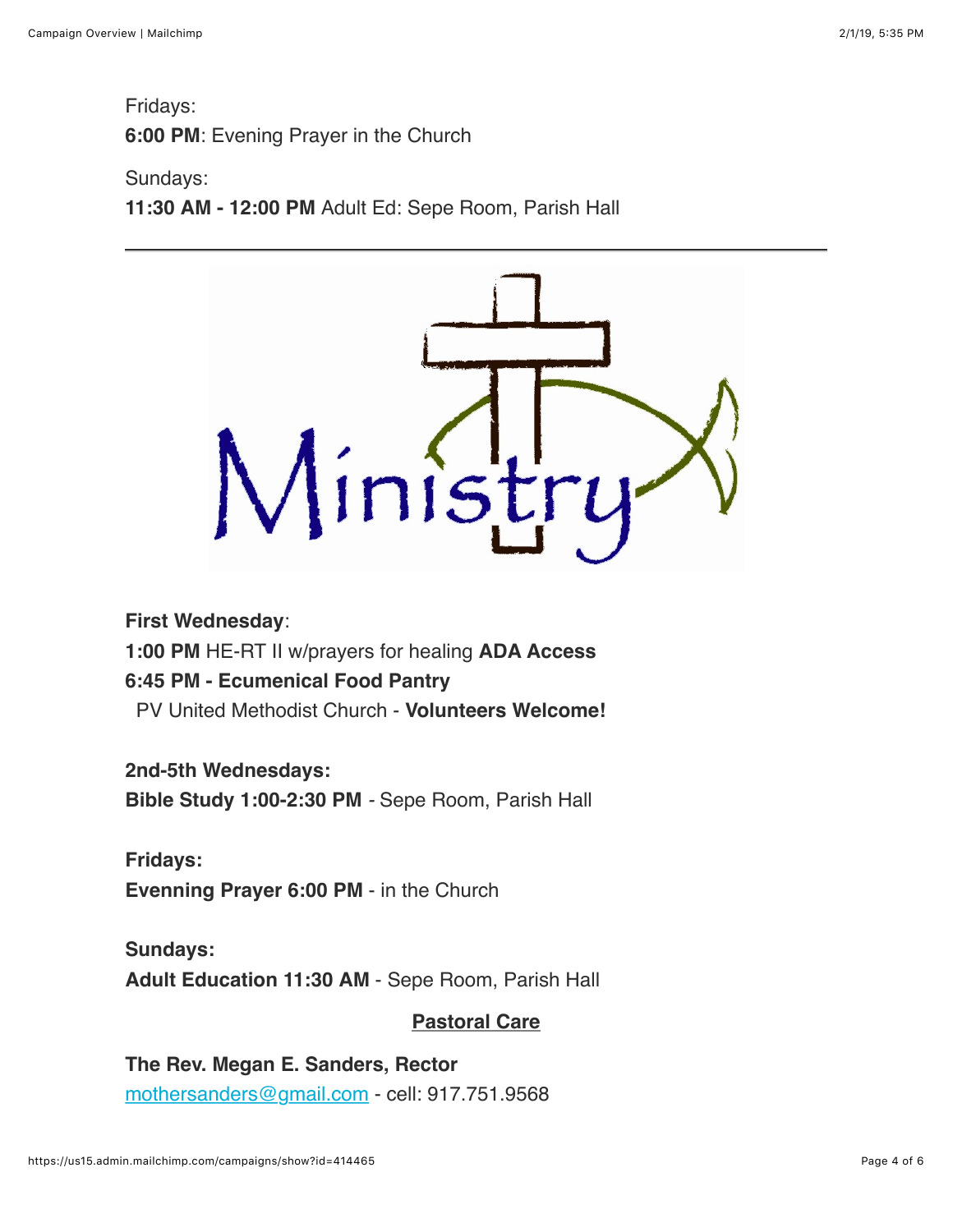Rector's Office Hours may vary from week to week based on the pastoral needs of our parish community.

Mother Megan will be in the office weekly and available for walk-ins from 10:00

AM - 1:00 PM on Wednesdays,

unless noted otherwise in our weekly parish email:

*On the Road to Damascus*.

Her Sabbath time is Thursday/Friday.

#### **In case of Pastoral Emergency:**

Please call the Rector on her cell phone: 917-751-9568. Please no text messages - hearing your voice is important.

On Thu/Fri, and when the Rector is away, you may contact one of the wardens:

Roger Tumbarello: 845-635-1220

Nancy Adams: 845-635-1448

They will be able to contact the Rector or the priest covering pastoral emergencies if she is away.

Stay connected through our Parish Website ([www.stpaulspv.org\)](http://www.stpaulspv.org/), parish weekly email (email stpaulspy@gmail.com to sign up), and on Sundays with bulletin announcements.

*St. Paul's Episcopal Church Where Everyone is Always Invited! --God Bless You.*



I hope you are enjoying On The Road to Damascus. Do you have suggestions? Is there someone else you think might like to receive a copy? To subscribe simply send an email to  $\frac{\text{stpaulspv@gmail.com}}{\text{gmail.com}}$  $\frac{\text{stpaulspv@gmail.com}}{\text{gmail.com}}$  $\frac{\text{stpaulspv@gmail.com}}{\text{gmail.com}}$  with the name and email

address you want address you want address you want address you want address to the Word.<br>Help us spread the Word.